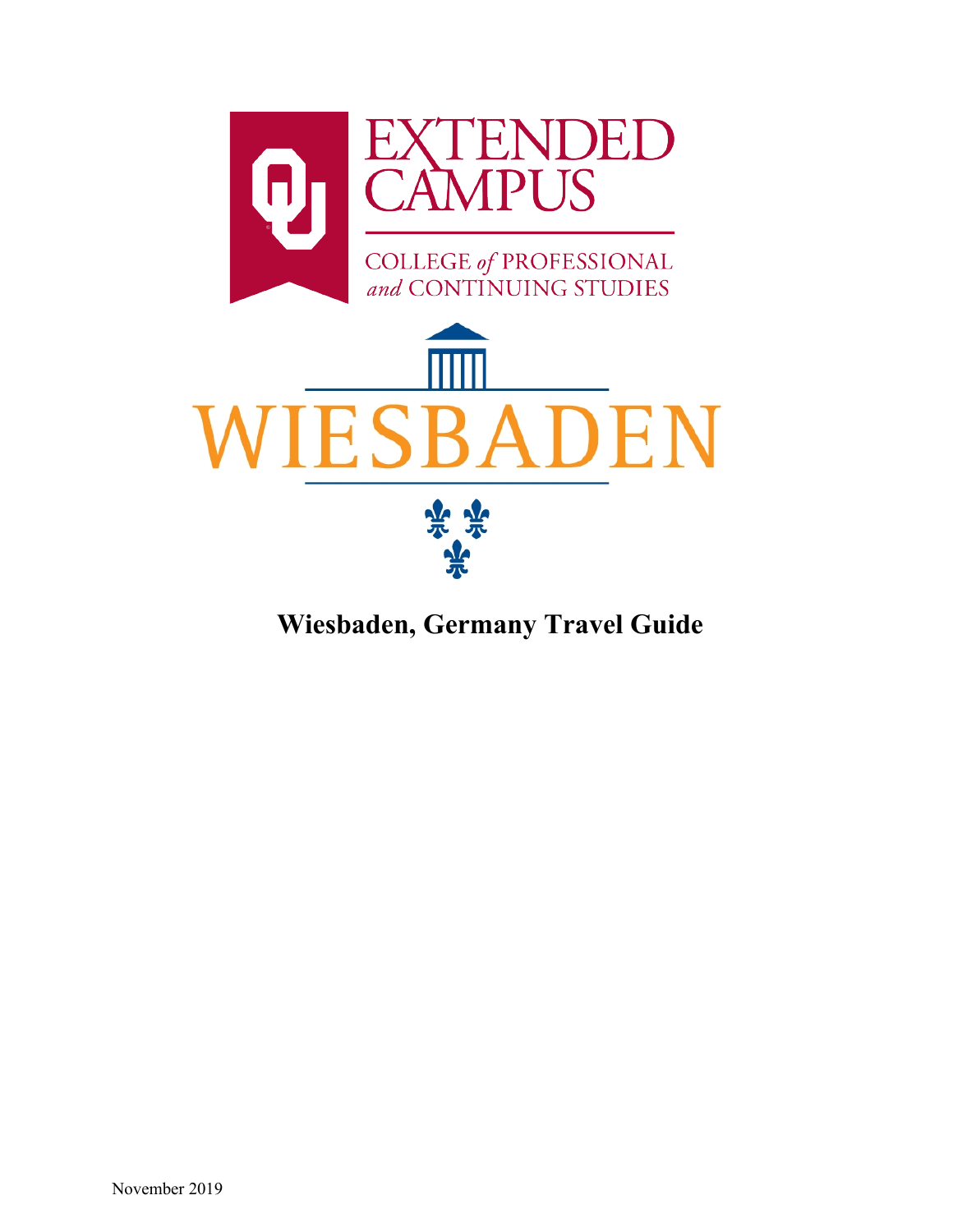# **Table of Contents**

<span id="page-1-1"></span><span id="page-1-0"></span>

| Table of Contents                        | $\overline{2}$ |
|------------------------------------------|----------------|
| Wiesbaden Welcome Letter                 | 3              |
| Wiesbaden Office & Personnel Information | 4              |
| <b>Arrival and Departure</b>             | 5              |
| Lodging:                                 | 6              |
| Rental Car Information                   | 8              |
| Installation Access & Privileges         | 8              |
| Wiesbaden Classroom                      | 8              |
| Administrative Support at Wiesbaden      | 9              |
| Wiesbaden Library                        | 9              |
| In Case of Emergency while at Wiesbaden  | 10             |
| Resources                                | 10             |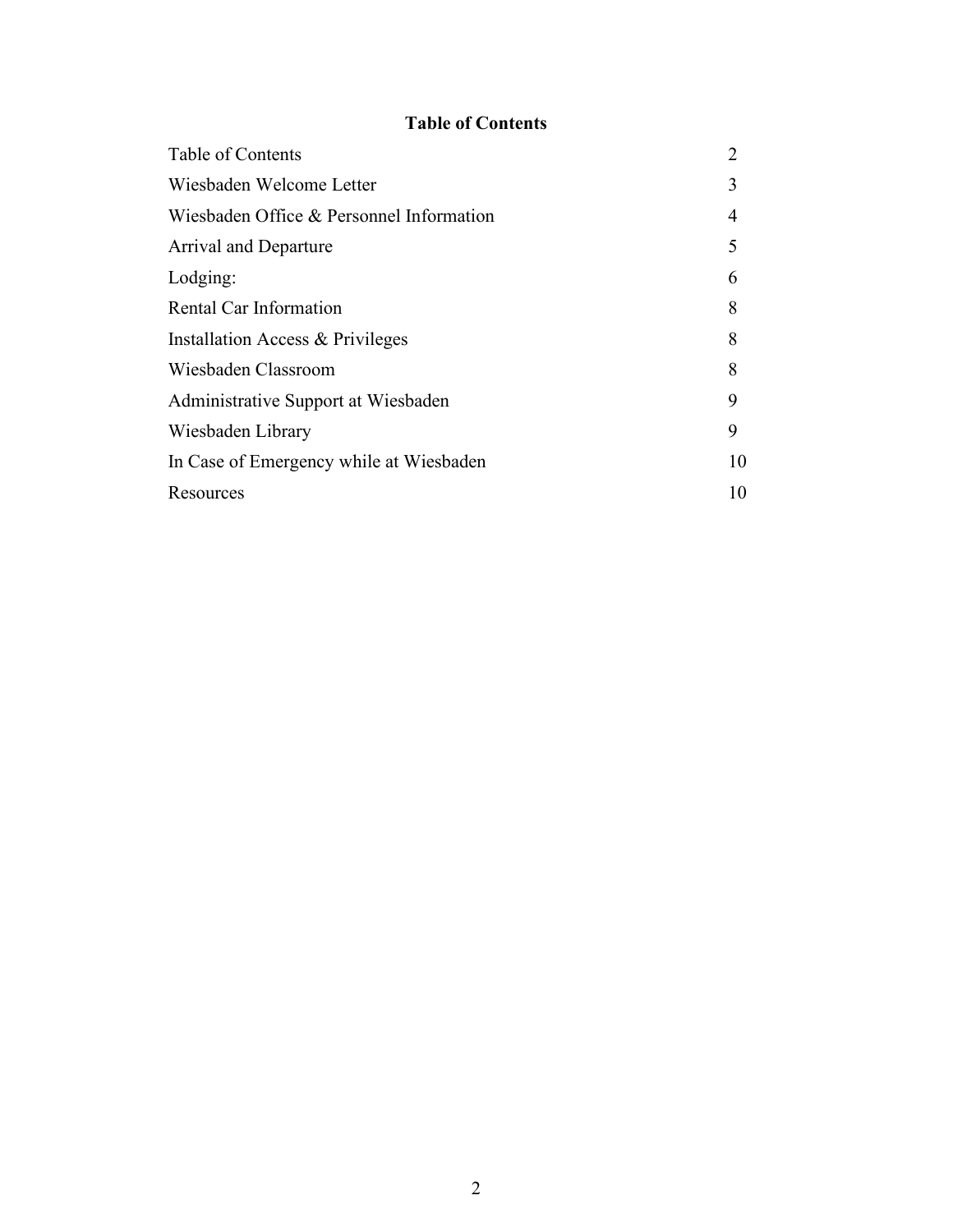#### **Wiesbaden Welcome Letter**

Bldg. 1023 East, Basement Room # 11, APO, AE 09096, [apwiesbaden@ou.edu](mailto:apwiesbaden@ou.edu)

Dear Professor,

It is a pleasure to welcome you to Wiesbaden, home of the United States Army Europe Headquarters USAREUR and several tenant units including 2nd Signal Brigade and 66<sup>th</sup> Military Intelligence Brigade. Located along the Rhine River and twenty minutes away from Frankfurt International Airport, Wiesbaden boasts of its thriving cultural, economic, and business influences as well as its renowned luxury casinos, spas, and tourist attractions. Should you wish to venture into the city and experience the culture during your stay, the pedestrian zone's shops, restaurants, and the surrounding parks make for a pleasant experience. We will provide you a list of our favorite spots in Wiesbaden.

Your class will be held on Clay Kaserne, the main installation previously known as the Wiesbaden Army Airfield. Dating back to the 12th century, this area was the designated national festival grounds and once housed a track for elite horse racing competitions. In the early 1900s, the land was converted to an airfield and was later used by American forces to support the Berlin Airlift.

We will make the necessary arrangements for your stay. Primary billeting is located at the Wiesbaden Army Lodge located on the gated Hainerberg housing area approximately 5 miles from the classroom on Clay Kaserne. Please see page 7 in this guide for further details on hotel accommodations.

You will be met by one of the Wiesbaden Site Directors at the airport. We will assist you in obtaining a temporary installation access pass and a privilege card upon your arrival. A rental car will be reserved for you at the rental company located at the military shopping facility. To drive onto any of the military installations, you will need your passport, an installation access pass, and a stateside or international drivers' license.

For your stay in Germany, please be prepared for highly variable weather. An umbrella and a windbreaker with layers are generally appropriate. Comfortable walking shoes are essential if you wish to see Wiesbaden by foot.

Please let us know how we may be of assistance to you as you prepare for class and throughout the week.

Sincerely,

Anghique E. Hall

Angelique Hall & Wade Jackson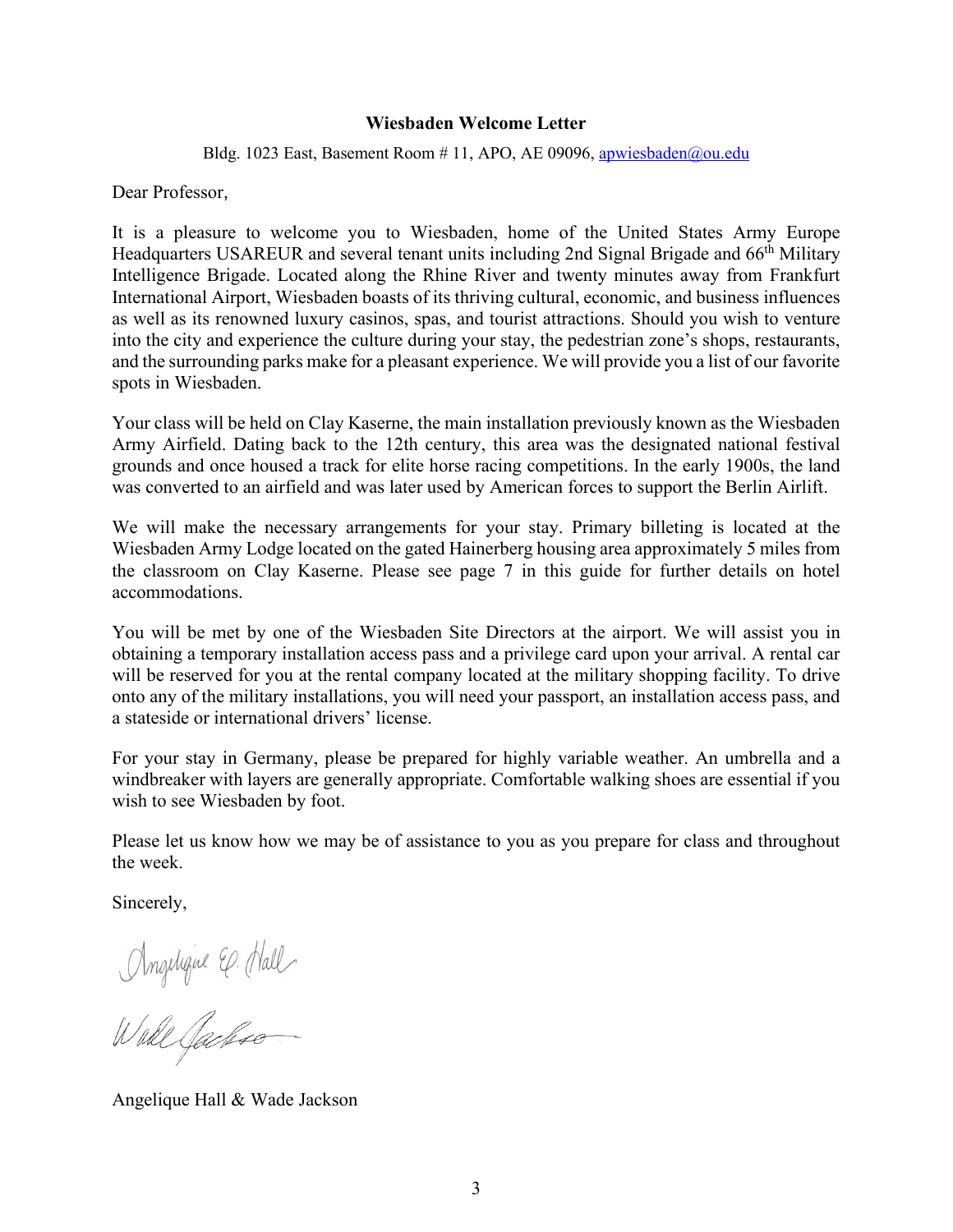### **Wiesbaden Office & Personnel Information**

#### <span id="page-3-0"></span>**Wiesbaden Office Personnel:**

**Area Site Director:** Angelique Hall **Assistant Site Director:** Wade Jackson

#### **Physical Address**

Wiesbaden Education Center Building 1023E, Room 011 Clay Kaserne- Army Airfield

**Phone:** +49 611-143-548-1309\* **Email:** [apwiesbaden@ou.edu](mailto:apwiesbaden@ou.edu) **Office Hours:** Monday 0800 – 1500 & Tuesday - Friday 0800-1600 (Hours may vary during class week)

### **GPS Address**

Wiesbaden Education Center Am Flugplatz Erbenheim 65205 Wiesbaden

### **Mailing Address**

Wiesbaden Education Center ATTN: University of Oklahoma Unit 29623, Box 46 APO, AE 09005

### **Wiesbaden Office Phone Numbers**

**Within Germany:** 0611-143-705-1309 **Military/DSN:** 548-1309 **From United States:** 011-49-611-143-548-1309 **From Europe:** 00-49-611-143-548-1309

### **After Hours Contacts**

**Angelique Hall Cell:** +49 0151 11204965 **Wade Jackson Cell:** +49 0172-616-3061

### **Contract Support Office Contacts**

Peggy Lerner, Director: [apeudirector@ou.edu](mailto:apeudirector@ou.edu) **Jessica Smith, Assistant Director:** [apeuprograms@ou.edu](mailto:apeuprograms@ou.edu) **Office Phone Number:** 0631-7500-7415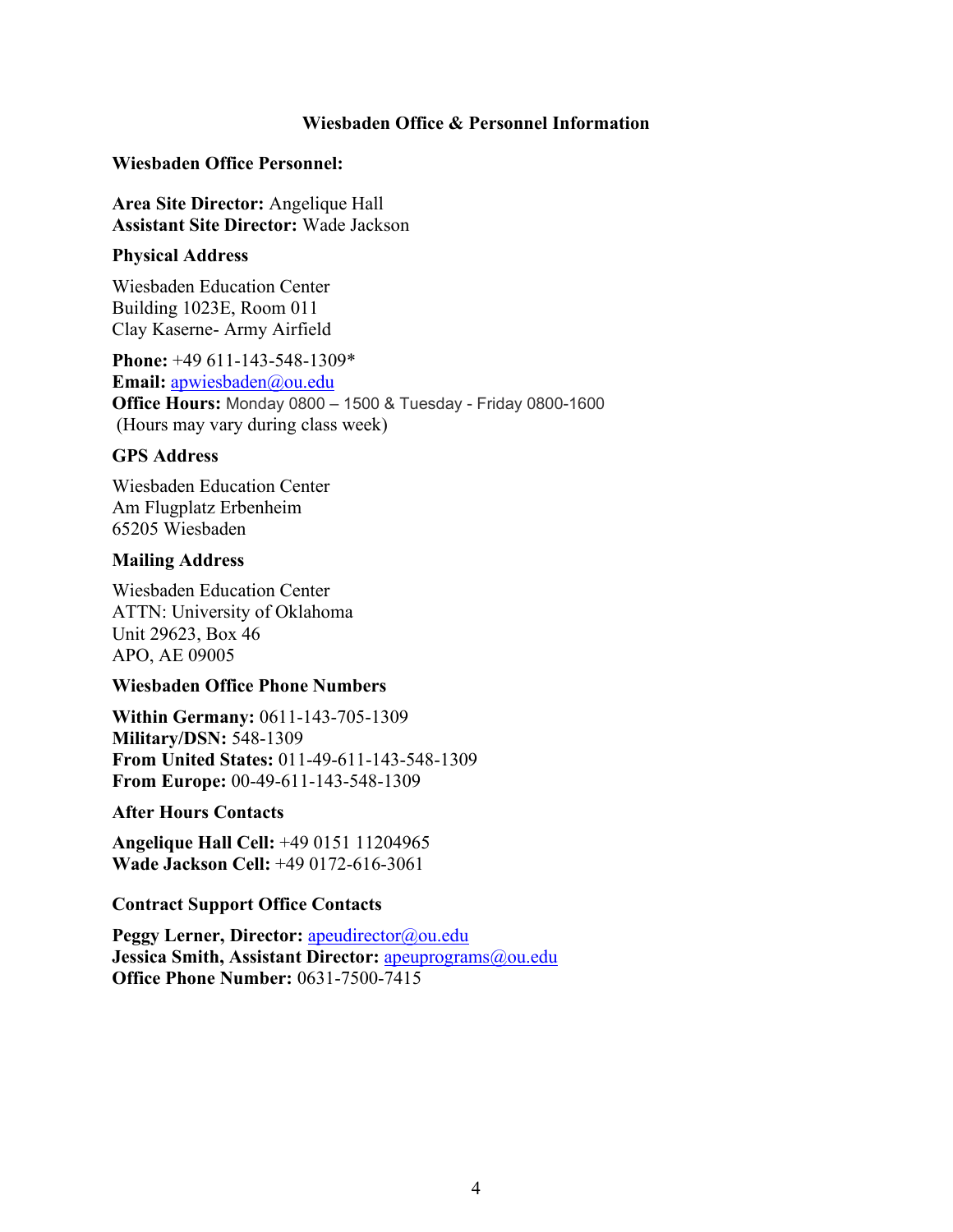# **Education Services Officer (ESO)**

Cristine Weisbecker **Phone:** 0611-143-548-1300 **Email:** [cristine.g.weisbecker.civ@mail.mil](mailto:cristine.g.weisbecker.civ@mail.mil)

#### **Advanced Programs Site Coordinator**

Chad Manos **Phone:** (405) 325-1959 **Email:** [chaddles@ou.edu](mailto:chaddles@ou.edu)

### **Arrival and Departure**

### <span id="page-4-0"></span>**Frankfurt Airport: Terminal 1 & Terminal 2**

Note: Both terminals are connected by the free Skytrain and all signs and staff are multi-lingual.

#### **Disembarkation**

Free baggage carts are available; these carts can be taken on the escalators. Follow the signs for Baggage Claim (in English; also picture of baggage and *Gepäckausgabe* in German)

#### **Passport Control**

At the *Paßkontrolle* (Passport Control), get in the correct line for NON-European Community passengers; have your passport ready.

### **Baggage Claim**

Continue to follow the signs for Baggage Claim. An information board lists the arriving flights and the number of their baggage carousels.

#### **Customs Clearance**

After claiming your baggage, look for the Exit/*Ausgang* and *Zoll*/Customs signs. The Customs Clearance area exits into the public portion of the terminal.

#### **Airport to Base**

The site director will meet you at the airport once you have retrieved your bags and escort you to base for in-processing.

### **Rental Car**

A rental car will be arranged for you by the Wiesbaden OU Site Director and will be picked up at the military post/base. See more information on page 9.

### **To Change Money**

If you have not brought Euro with you then you will need some before you get to a bank in Wiesbaden. There are money exchange counters in Arrival Hall B as well as throughout the airport.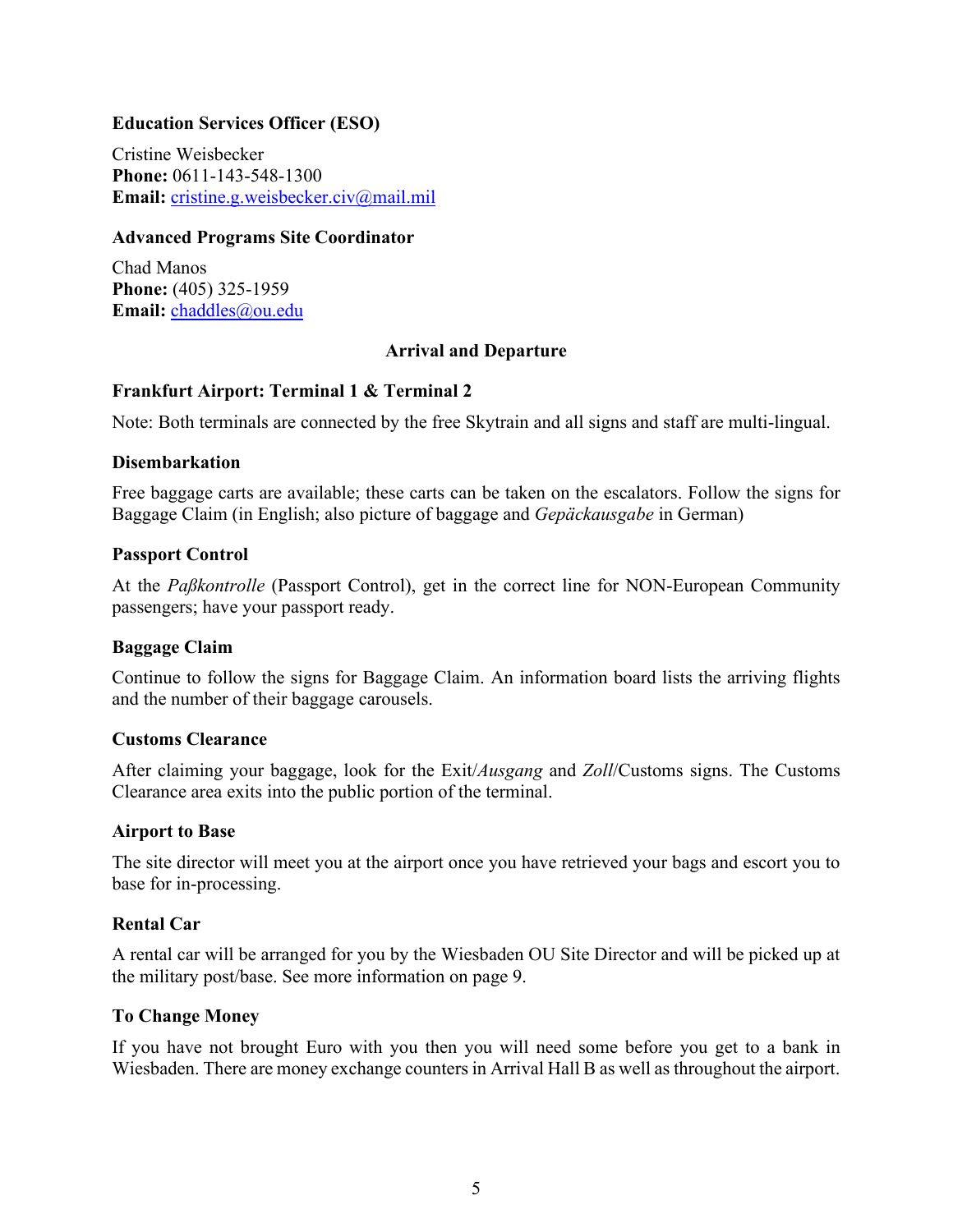# **Lodging:**

# <span id="page-5-0"></span>**Primary Lodging: Wiesbaden Army Lodge at Hainerberg Housing Area**

**Address:** Mississippi Str. 45, 65189 Wiesbaden, Germany **Website:** <http://army.dodlodging.net/propertys/Wiesbaden-Lodge> **Phone:** 011-49-611-723-7600; Within Germany: 0611-723-7600

**Check-in time:** 1400 (2:00 pm) **Check-out time:** 1100 (11:00 am)

### **Reservations/Room assignment policies:**

Reservations are made by the OU Site Director. If late arrival is anticipated, please let the OU Site Director and/or the Army Lodging know so the room "will be held for a late check-in". Failure to call and cancel or adjust prior to 1800 on the date of arrival will result in no-show or cancellation charges.

# **Typical room assignment:**

Junior Suite \$55/night

# **Typical amenities and hotel features:**

- Double bed
- Microwave & refrigerator
- Private bath/shower
- TV, telephone and internet
- Breakfast: Coffee and continental breakfast
- ATM Machine in Lobby
- Free Self Service Laundry rooms
- Electricity: 220 volt only, standard European outlets
- Smoking policy: No smoking allowed

Distance from hotel to classroom: 5 miles

# **Accompanying person's policies:**

Spouses and guests will not have installation access and can no longer stay at the Wiesbaden Army Lodge without access. Alternate accommodation will need to be made. Please contact the OU Site Director regarding these concerns prior to travel.

# **Driving Directions from Army Lodging to Classroom**

- Take the  $1<sup>st</sup>$  right onto B455
- Merge onto Berliner Strasse/B455 via the ramp to Mainz-Kastel/WI -Erbenheim
- Take the exit toward WI-Erbenheim-Sud
- Turn right onto Zum Freiedhof/K634
- At the roundabout, take the second exit
- Arrive Wiesbaden Army Airfield AM Flugplatz Erbenheim Bldg. 1023 E.
- Education Building is located adjacent to the Main Street Café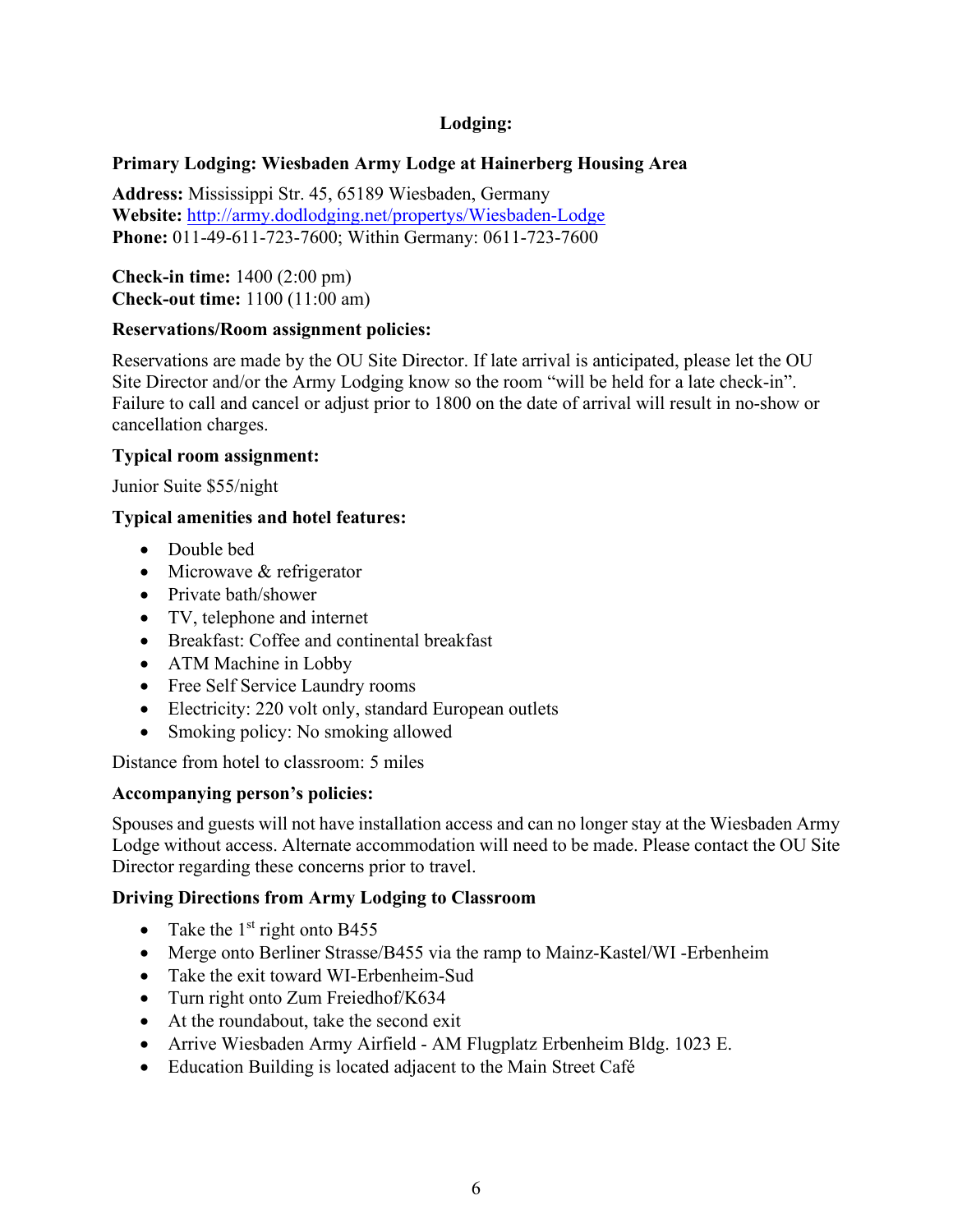# **Secondary Billeting: The Penta Hotel**

**Address:** Abraham-Lincoln-Straße 17, 65189 Wiesbaden **Website: Telephone:** 0611 797700 From United States: +49 611 797700 Within Germany: 0611 797700 **Email:** reservations.wiesbaden@pentahotels.com

**Check-in time:** 3:00 pm **Late arrival possible:** Yes. Must be requested. **Check-out time:** 12:00 am or earlier

### **Modes of payment:**

Cash; Visa, MasterCard, Discover, American Express

# **Typical room assignment:**

Single, 99 euros /night. With breakfast, 116 euro/night

### **Standard room:**

One twin bed

### **Typical amenities and hotel features:**

- Cable Satellite TV- German
- Free High Speed Wireless Internet
- Telephone
- Hairdryer
- Laundry Service Receive

No microwave or refrigerator is provided. There are restaurants with in walking distance and a restaurant on site as well as restaurants on Clay Kaserne to pick up food after evening classes.

### **Bathroom facilities:** Shower

**Electricity:** 220 volt only, standard European outlets

Distance from hotel to classroom: 3.5 miles

### **Reservations/Room assignment policies:**

Reservations are made by the OU Site Director. If late arrival is anticipated, please let the OU Site Director know so the room will be held. Failure to call and cancel or adjust prior to 1800 on the date of arrival will result in no-show or cancellation charges.

### **Driving Directions from The Penta Hotel to Classroom**

The Penta Hotel is located outside the Hainerberg post gate and is within walking distance to the Exchange and Commissary. Bus stop 28 is directly outside the hotel which will travel to Clay Kaserne. The GPS provided by OU Wiesbaden will have the driving directions pre-programmed for professors.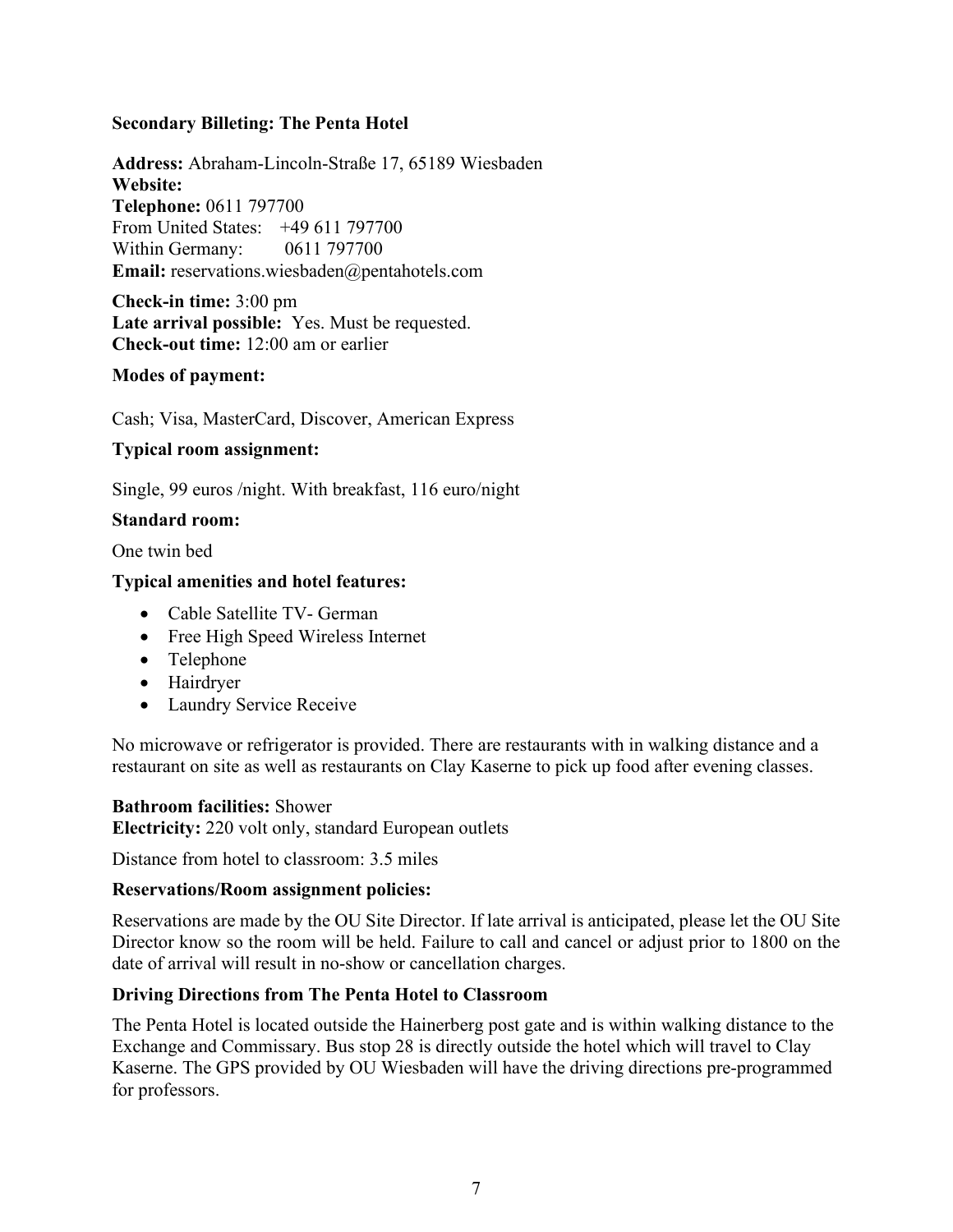# **Rental Car Information**

<span id="page-7-0"></span>Rental Car arrangements will be made by the Site Director. We will escort you to pick up the rental car at the rental car company on post. GPS may be available. Prior approval will be needed to rent a car from the Frankfurt Airport.

See Advanced Programs Faculty Guide, page 17 for more information regarding rental car insurance policies. [https://pacs.ou.edu/about/ou-north-america-and-europe/faculty-staff](https://pacs.ou.edu/about/ou-north-america-and-europe/faculty-staff-resources/)[resources/](https://pacs.ou.edu/about/ou-north-america-and-europe/faculty-staff-resources/)

As a reminder, please do not use your personal credit card, use your OU Travel Card. Accept the LDW loss damage waiver (or CDW) at the higher deductible rate, not the zero-deductible rate. Professors are not authorized to purchase fuel on the military post. Fuel must be purchased off post. Only teaching-related mileage is reimbursable.

# **Installation Access & Privileges**

<span id="page-7-1"></span>**Please bring two copies of a passport-approved photo for your privilege pass.** Because of security and contact requirements, there are established procedures for obtaining access & privileges in Europe. These procedures vary from site to site and sometimes change unexpectedly. Upon your arrival, our first priority is to get you the required documentation required for your stay. These documents are not optional. If for some reason we are unable to finish in-processing on Monday, please keep Tuesday morning available.

# **Wiesbaden Classroom**

## <span id="page-7-2"></span>**To locate the classroom**

Once you enter the gate on Clay Kaserne, proceed towards the Education Center, building 1023 E. The education center is located adjacent to the Main Street Cafe and behind the library. The OU office and classrooms are located on the basement level.

### **Classroom Amenities**

- Internet capability
- Tables and chairs- cannot be rearranged
- One medium sized dry-erase board
- Smartboard projector screen with laptop connection capability. \*If using an apple computer, please travel with your own apple VGA adapter.

### **Facilities near classroom:**

- Restrooms: At end of the hallway in the basement
- Break area: Only the area outside of classroom building
- Food court/fast-food restaurants: Main Street Cafeteria adjacent to building
- Library located in Building 1029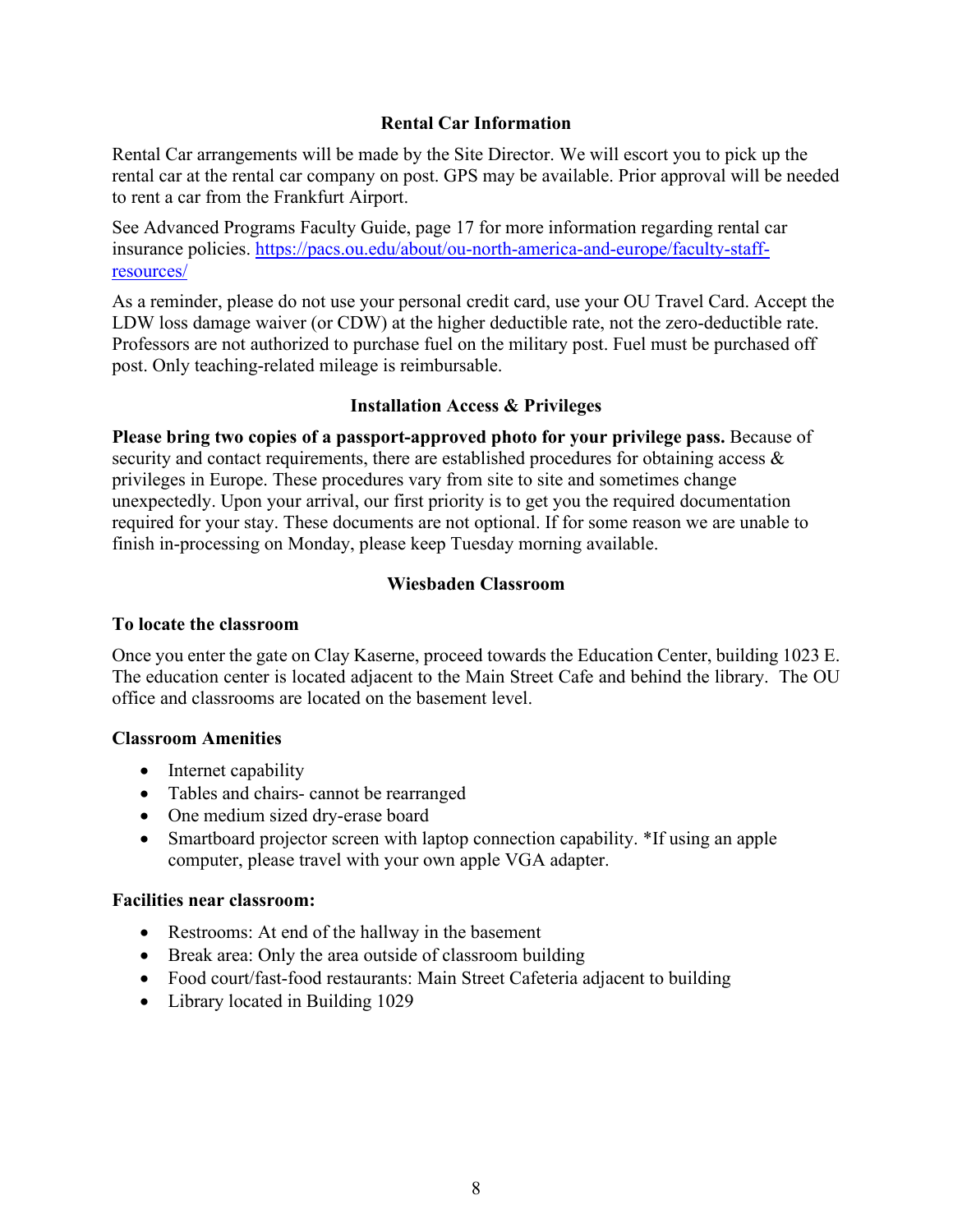# **Building security:**

The professor will sign for the classroom and building key from the OU Site Director and will be responsible for securing the classroom and building every evening. All windows and doors must be closed and locked every night.

Other classroom policies/procedures: At all times, leave the classroom ready for other schools to use. Instructor and students are responsible for the condition of the classroom. Bring your own beverages & food in sealable containers. Remove trash after class.

In case of any emergency call: 114 for military police on any DSN phone or 117 for fire and emergency services. 0611-705-114 from any civilian phone within Germany. Dialing 911 will also work. Your call will be routed to emergency services. The Military police will direct the emergency actions from that phone number. If you have a non-emergency question, the Provost Marshall can be reached at DSN 337-5096 or CIV 0611-705-5096.

# **Distance between Lodging and Classroom**

- Rental car: 5-10 minute drive
- Military shuttle bus: Regular Bus schedule before 4 pm
- <span id="page-8-0"></span>• Taxi: 5-10 minute ride

# **Administrative Support at Wiesbaden**

Please refer to the Extended Campus Faculty Guide for an overview of the duties and responsibilities of OU Site Directors.

# **Computer Support**

The Army Lodge has WIFI and LAN connections. The library on the airfield also has computers available for use. The OU Site directors can help you fill out the paperwork to get access to use the library computers.

# **Wiesbaden Library**

<span id="page-8-1"></span>**Location:** Building 1029 **Phone:** 548-9821 **Hours:**

- Monday-Thursday:  $1000 1800 (10:00 \text{ am} 6:00 \text{ pm})$
- Friday & Saturday: Closed
- Sunday: 1000-1800
- German Holidays: Closed

### **Other resources:**

- Computers with internet access
- Photocopying, 10 cents per copy